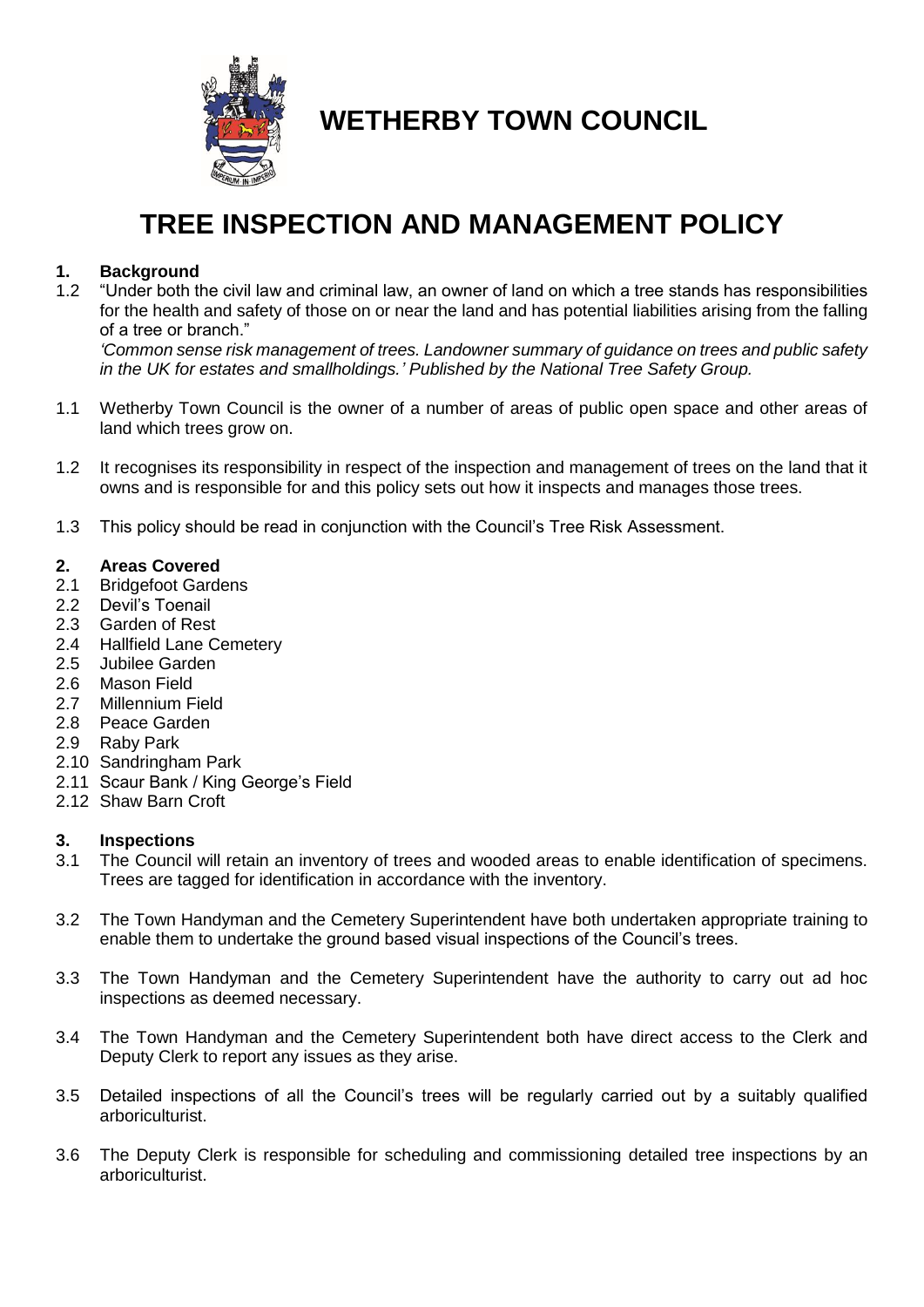- 3.7 The records of inspections are retained by Council for a period of at least 5 years, unless ongoing issues dictate otherwise.
- 3.8 The Council's contact details are prominent throughout the Town and the office at the Town Hall enables members of the public to easily report informal observations.
- 3.9 The outcome of scheduled inspections shall usually be considered at the next Property Committee meeting to enable decisions about proposed works to be taken.
- 3.10 Frequency of inspections:

|                              | Person Undertaking Inspection                                   | Frequency                                                                    |
|------------------------------|-----------------------------------------------------------------|------------------------------------------------------------------------------|
| <b>Informal Observations</b> | Reported to the Council by staff or<br>the public.              | An ad hoc basis, as and when defects<br>noticed.                             |
| <b>Formal Inspections</b>    | Carried out by the Town Handyman<br>or Cemetery Superintendent. | Recorded on an annual basis.                                                 |
| <b>Detailed Inspections</b>  | Carried out by a specialist arborist.                           | Every three years on a rolling programme,<br>or more frequently if required. |

## **4. Management**

- 4.1 The Council has appointed a preferred contractor who is used for all ad-hoc works identified through informal observations or inspections.
- 4.2 The Town Council makes budgetary provision for tree inspections and maintenance.
- 4.3 The Town Clerk has delegated management authority for the Council's assets and resource and as such can commission routine works, with the relevant budgetary provision, as required.
- 4.4 The Council's financial regulations provide for emergency expenditure, which could include urgent works to trees.
- 4.5 Routine maintenance of trees may be undertaken in accordance with recommendations made as a result of the Council's tree inspection programme.
- 4.6 The Council has adopted a proactive approach to tree maintenance. However, only essential/minimal works will be undertaken in order to manage a tree because the Council supports a policy of tree preservation. The type of works undertaken will depend on the tree's location, the species of tree and its state of health at that time.
- 4.7 A tree could warrant immediate attention if, for example:
	- it has snapped or blown over;
	- it is rocking (roots are damaged);
	- it is uprooted but held up by another tree or building;
	- a large branch has broken off or is hanging off the tree;
	- it or its branch is blocking the road or footpath:
	- it or its branch is blocking access to property;
	- it has fallen on to a structure, such as a building or car.
- 4.7 The Council has no obligation to carry out the following tree works:
	- Cut back branches overhanging private property.
	- 'Top' trees or remove branches to increase daylight or decrease height in relation to property.
	- Remove branches or trees affecting views or interfering with TV reception.
	- Remove branches or trees to prevent falling leaves, honeydew from aphids or other minor debris.
	- Remove roots from drains or repair root damage to structures, where the tree has not been clearly demonstrated to be the principal cause.

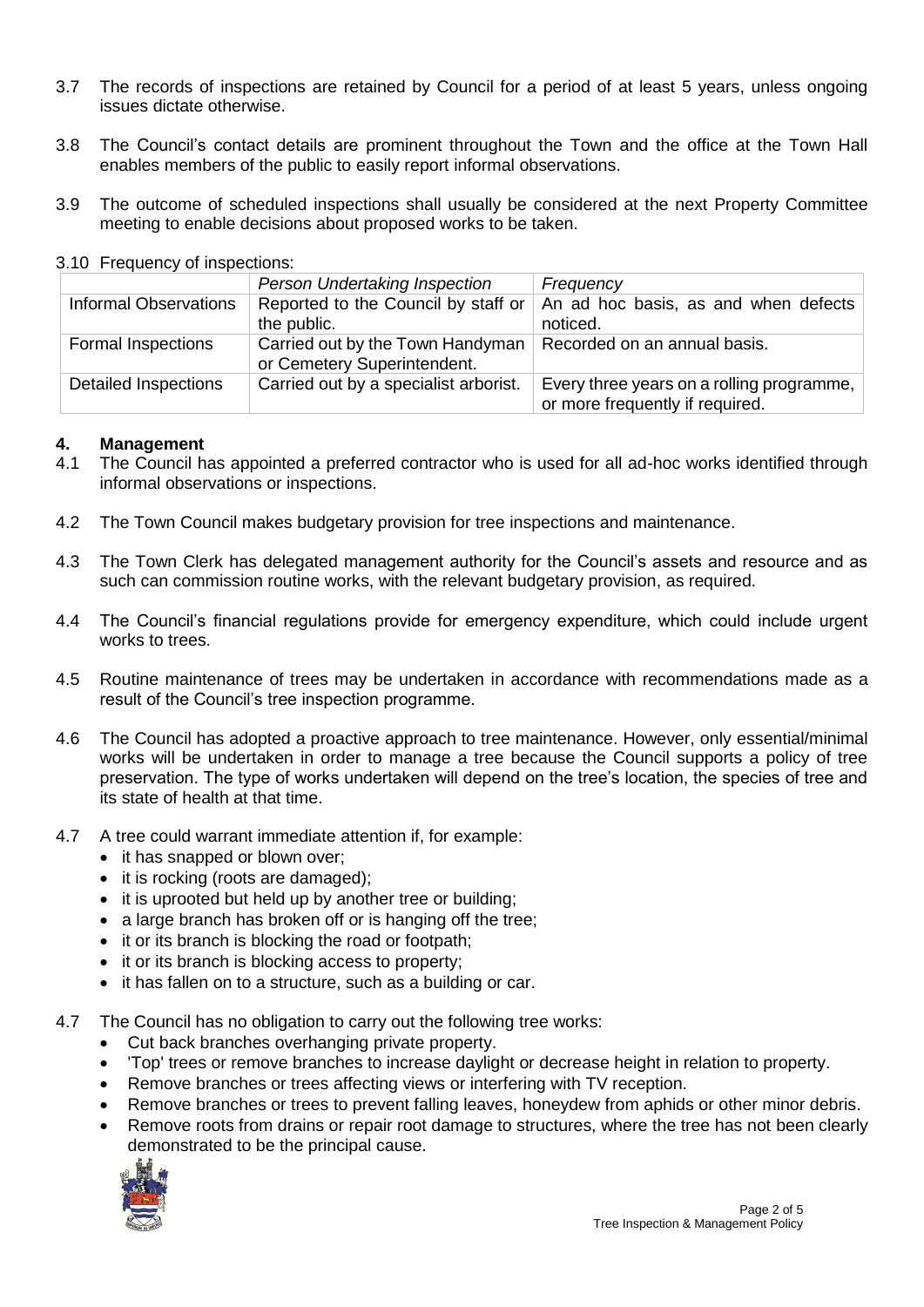- Remove branches or trees to prevent potential root damage to structures.
- Remove branches nearly touching buildings, walls, roofs, fences etc.
- Remove branches or trees to prevent access to squirrels or birds.
- 4.8 In common law, a property owner can cut back overhanging branches to the boundary of their property. The Council would usually have no objection to property owners carrying out tree work or engaging a contractor at their own expense, provided that they meet the following requirements:
	- Access is not gained onto the neighbouring land or to a tree within that land; if access to our land or to a tree on that land is required, our permission must be sought.
	- The tree is not situated in a Conservation area or protected by a Tree Preservation Order (TPO).
	- Any work done to a tree is not detrimental to its health or stability; for their own protection members of the public are advised to obtain advice from a qualified tree surgeon.
	- Any arising created by the tree pruning work are disposed of correctly and not left on the council's land.
	- For tree pruning work, whoever does the work, it is carried out in accordance with recognised industry standards;
	- The property owner notifies Wetherby Town Council (before the work begins) of the proposed work and commencement date.

## **5. Tree Hugging**

- 5.1 The Council recognises tree hugging as a pastime which residents may wish to participate in on its land.
- 5.2 The Council has no objections to its trees being used for this practice, provided that specimens remain unharmed by the huggers.
- 5.3 Young or immature specimens should not be hugged due to the risk of damage to trunks and branches.
- 5.4 Huggers should conduct an assessment to ensure that safe tree hugging takes place, taking account of risks such as fungal infections or splinters. The Council can accept no responsibility for any harm that may occur during tree hugging activities.
- 5.5 Huggers should ensure that they leave no trace of the activity upon leaving the Council's property.
- 5.6 Guidance on tree hugging best practice can be found online at: [https://www.thoughtco.com/tree](https://www.thoughtco.com/tree-hugging-1725801)[hugging-1725801](https://www.thoughtco.com/tree-hugging-1725801)

#### **6. Tree Removal and Replacement Strategy**

- 6.1 Trees are of vital importance to Wetherby's landscape. The unjustifiable loss of healthy and important trees can have a detrimental impact upon those landscapes and the immediate locality. However, from time to time trees have to be felled.
- 6.2 The Council will not usually fell healthy trees unless this is in line with good woodland management practices, dictated by the Highways Act or necessitated by development.
- 6.3 Trees that are dead, dying or have become dangerous will be assessed on their own merits and in context with the local landscape and if necessary, will be pruned or removed to relieve any potential health and safety concerns.
- 6.4 The Council will plant, subject to available resources and space, a replacement specimen for each tree removed.
- 6.5 The quality and size of replacement planting will reflect the tree or trees removed and the local situation.

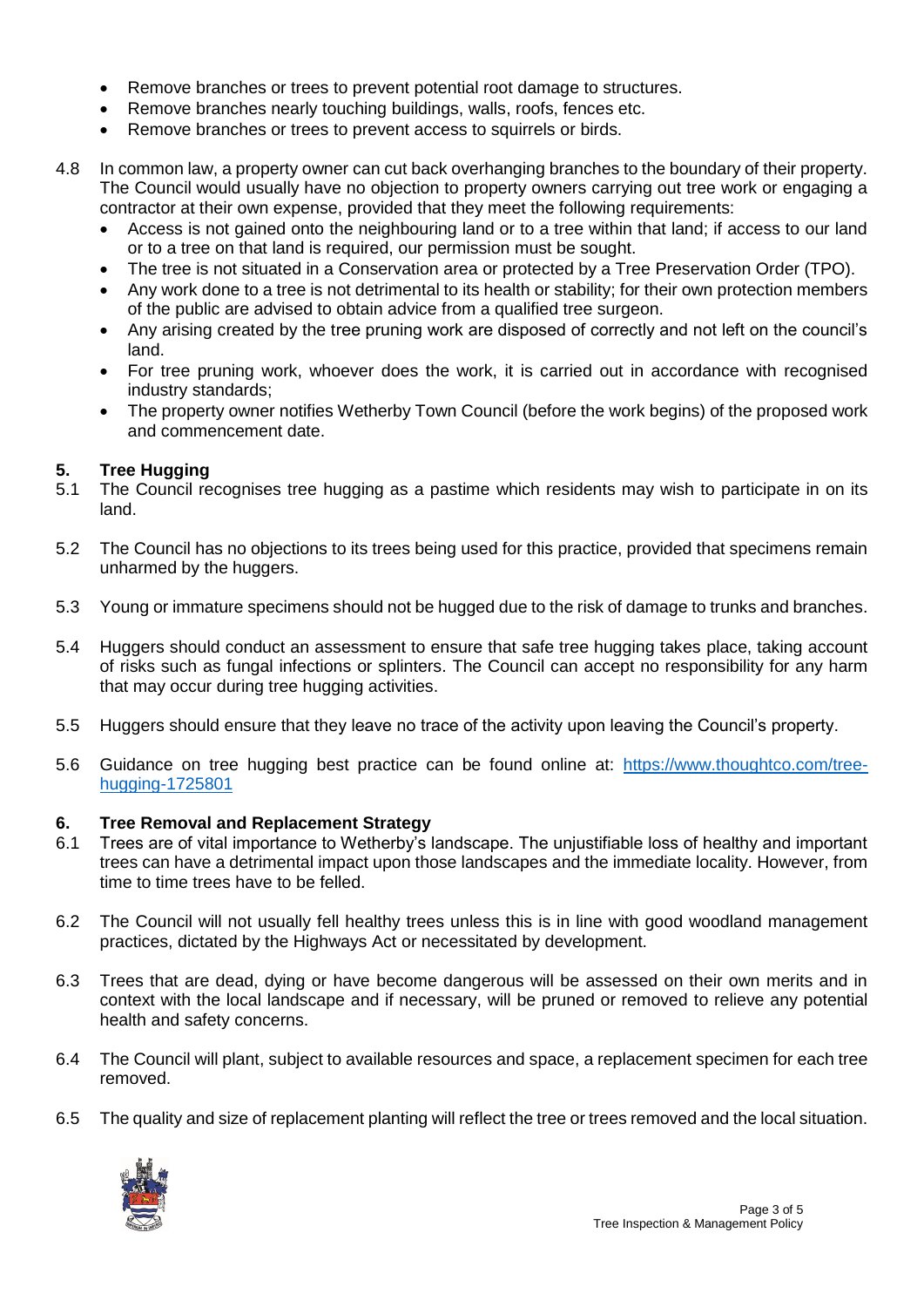Anti-vandalism techniques and materials will be considered when undertaking planting schemes within the urban landscape.

6.6 The Council will continue to work with all appropriate groups and organisations so as to promote, develop and carry out appropriate tree planting schemes within its areas.

# **7. Memorial Trees – Hallfield Lane Cemetery**

- 7.1 Requests to plant memorial trees in the Hallfield Lane Cemetery will be considered on a case by case basis by the Deputy Clerk in consultation with the Cemetery Superintendent. If necessary, requests may be referred to the Town Clerk or Property Committee for further consideration.
- 7.2 It may not always be possible to grant requests.
- 7.3 Where requests are granted then a contribution to future maintenance costs may be required.
- 7.4 All trees in the cemetery remain the property of Wetherby Town Council which retains the right to take decisions about individual specimens' requirements and future management in accordance with this policy.